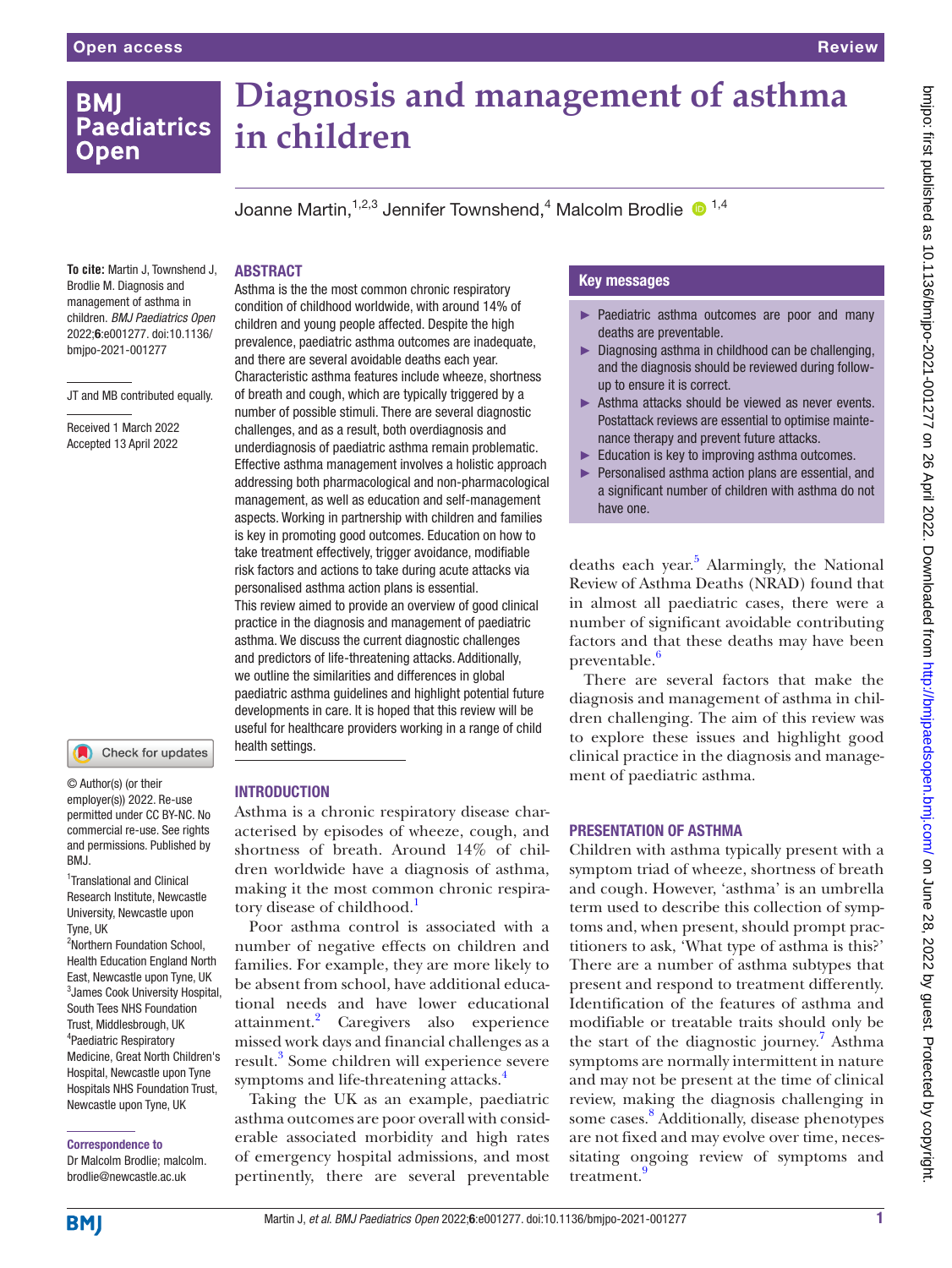# Box 1 Common asthma triggers

- <span id="page-1-0"></span> $\blacktriangleright$  Viral respiratory tract infections<sup>6</sup>
- Exercise<sup>[6 59](#page-10-5)</sup>
- Weather changes in temperature and humidity $6\frac{59}{2}$
- ► Domestic pollutants (eg, pests, mould and dust mites) $<sup>6</sup>$ </sup>
- Environmental pollutants (eg, air pollution) $^6$  $^6$
- $\blacktriangleright$  Secondhand smoke exposure<sup>13</sup>
- $\blacktriangleright$  Pets and animals<sup>[13](#page-10-12)</sup>
- $\blacktriangleright$  Strong odours<sup>[13](#page-10-12)</sup>
- Anxiety or strong emotions<sup>[59](#page-11-0)</sup>
- Drugs (eg, non-steroidal anti-inflammatory drugs and beta blockers)<sup>5</sup>
- Gastro-oesophageal reflux<sup>[59](#page-11-0)</sup>

# Box 2 Asthma risk factors

- <span id="page-1-1"></span>► Personal or family history of atopy: eczema, allergic rhinitis or nasal polyposis<sup>[60](#page-11-1)</sup>
- $\blacktriangleright$  Family history of asthma $60$
- Exposure to secondhand smoke<sup>[60](#page-11-1)</sup>
- $\blacktriangleright$  Preterm birth<sup>[21](#page-10-19)</sup>
- $\blacktriangleright$  Low birth weight<sup>[61](#page-11-2)</sup>
- $\blacktriangleright$  Obesity<sup>[62](#page-11-3)</sup>
- $\blacktriangleright$  Poor housing quality/mould and dampness<sup>6</sup>
- Air pollution<sup>6</sup>

Wheeze is a key feature of asthma and, if not present, a diagnosis of asthma in a child is unlikely. Wheeze is an expiratory high-pitched whistle that occurs as a result of inflammation and narrowing of the small airways. Parental understanding of wheeze varies, and clarifying what is meant when it is reported is key in making an accurate diagnosis.<sup>10</sup>

The prevalence of 'preschool wheeze' is an additional challenge when diagnosing asthma in young children. In the first few years of life, many children will experience wheeze, but not all will go on to develop true asthma. The diagnosis of asthma should therefore be reviewed routinely to identify true asthma and alter treatment where necessary.<sup>[11](#page-10-10)</sup> Favourable response to an appropriate trial of asthma treatment is an important confirmatory piece of diagnostic evidence.

Clinical examination may be normal in children and adolescents with asthma if they present during asymptomatic periods. During acute attacks, use of accessory muscles of respiration and widespread wheeze may be present.<sup>[12](#page-10-11)</sup> Chest hyperinflation may be identified in acute and chronic disease settings.

#### ASTHMA TRIGGERS

Asthma attacks commonly occur following exposure to one or several triggers. Viral respiratory infections remain the leading cause, $13$  but there are a number of other known triggers ([box](#page-1-0) 1), including aeroallergens, secondhand smoke exposure, or changes in ambient air temperature or humidity. Identification and documentation of specific asthma triggers should be part of routine care. Education on trigger recognition and avoidance is essential.

#### RISK FACTORS FOR ASTHMA

There are a number of risk factors that should be explored in the history of children who present with features of asthma. In symptomatic children, a personal or family history of atopic features, including asthma, eczema or rhinitis, supports a diagnosis of asthma. Some additional risk factors are outlined in [box](#page-1-1) 2. Education

on modifiable risk factors, for example, exposure to secondhand smoke or air pollution and obesity, should be delivered routinely during consultations and asthma reviews. A range of social determinants that are linked to poverty impact on outcomes and the health of children with asthma. $\frac{14}{14}$ 

# PAEDIATRIC ASTHMA PHENOTYPES

Asthma is a heterogeneous disease in which there are several phenotypes and underlying endotypes. Phenotypes are subtypes of asthma that share clinical characteristics such as symptom triggers, atopic features, disease severity and response to treatment. Endotypes are subtypes of asthma that are characterised by similar underlying biological mechanisms.<sup>15</sup>

Key endotypes include 'type 2-high' and 'type 2-low' asthma.<sup>16</sup> Identifying asthma phenotypes and endotypes can facilitate targeted treatment based on the pathophysiology occurring in a specific individual.<sup>17</sup> For example, allergic or eosinophilic asthma that frequently starts in childhood is type 2-high and is characterised by eosinophilic airway inflammation, raised IgE and fractional exhaled nitric oxide (FeNO) levels.<sup>15</sup> Typically, type 2-high asthma responds well to inhaled corticosteroid (ICS) treatment[.7](#page-10-6) A number of biologic agents can be used in the management of asthma, under specialist supervision, and their use varies on asthma endotypes  $(table 8).<sup>18</sup>$ 

# DIFFERENTIAL DIAGNOSES AND DIAGNOSTIC UNCERTAINTY

Misdiagnosis of asthma remains a major problem with rates of both underdiagnosis and overdiagnosis being high.<sup>19</sup> Overdiagnosis is problematic as it exposes children to unnecessary side effects of medications and runs the risk of trivialising asthma.<sup>7</sup>

There are several conditions that may be associated with chronic cough, wheeze and/or shortness of breath in children and therefore present similarly to asthma [\(table](#page-2-0) 1). Due to the difficulties with diagnosis, especially in young children where objective testing is not possible, the diagnosis of asthma should be reviewed at each clinical presentation and interaction.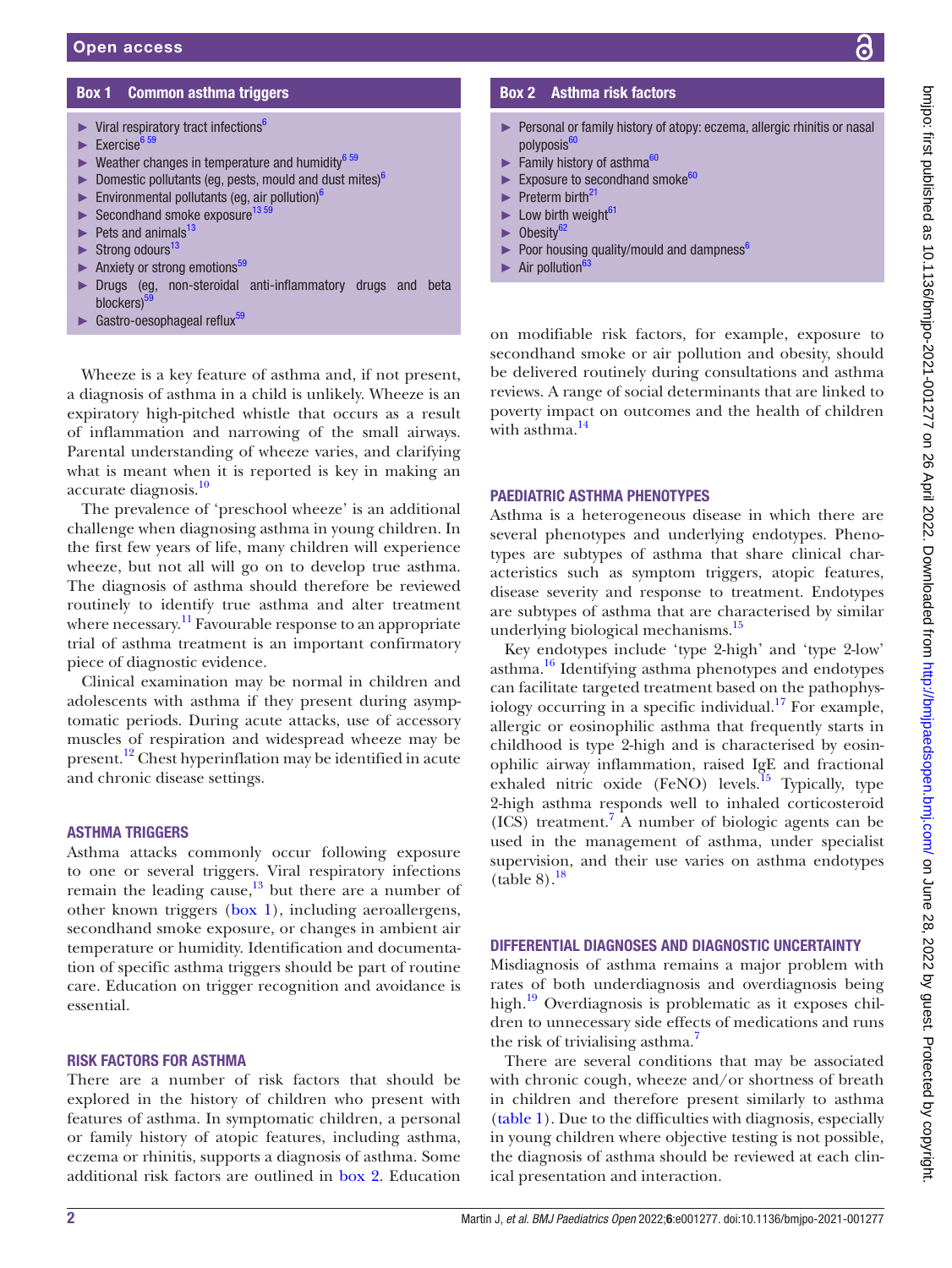| <b>Differential diagnosis</b>                                                                 | <b>Possible features of history</b>                                                                                                                                                                                                |
|-----------------------------------------------------------------------------------------------|------------------------------------------------------------------------------------------------------------------------------------------------------------------------------------------------------------------------------------|
| Cystic fibrosis <sup>49 64</sup>                                                              | $\triangleright$ Symptoms present from birth.<br>Finger clubbing.<br>Family history of cystic fibrosis<br>or unexplained/atypical<br>respiratory disease.<br>$\blacktriangleright$ Weight faltering.<br>Gastrointestinal symptoms. |
| Primary ciliary dyskinesia <sup>64</sup>                                                      | Symptoms present from birth.<br>Family history of unexplained<br>respiratory symptoms.<br>$\blacktriangleright$ Persistent cough.<br>Nasal symptoms.                                                                               |
| Chronic lung disease<br>of prematurity/<br>bronchopulmonary<br>dysplasia <sup>64</sup>        | Premature.                                                                                                                                                                                                                         |
| Bronchiectasis <sup>49 64</sup>                                                               | Persistent productive cough.<br>Finger clubbing.                                                                                                                                                                                   |
| Laryngeal dysfunction <sup>64</sup>                                                           | $\blacktriangleright$ Stridor.<br>Abnormal cry.                                                                                                                                                                                    |
| Gastro-oesophageal reflux<br>disease or aspiration <sup>49</sup>                              | $\blacktriangleright$ Vomiting.<br>▶ Weight faltering.<br>$\blacktriangleright$ Recurrent infections.                                                                                                                              |
| Structural abnormality, for<br>example, bronchomalacia<br>and bronchogenic cyst <sup>65</sup> | $\blacktriangleright$ Present from birth.<br>$\triangleright$ No variation to wheeze.                                                                                                                                              |
| Immunodeficiency <sup>65</sup>                                                                | $\blacktriangleright$ Weight faltering.<br>Recurrent and/or atypical<br>infections.                                                                                                                                                |
| Foreign body aspiration <sup>65</sup>                                                         | $\blacktriangleright$ Sudden onset.<br>Unilateral chest features.                                                                                                                                                                  |

<span id="page-2-0"></span>Table 1 Asthma differentials and clues in medical history

# Diagnosing asthma in children

There is no single 'gold-standard' test that can be used to accurately diagnose asthma. In practice, a diagnosis should be made based on characteristic symptom patterns, evidence of variability in airflow limitation in the presence of airway inflammation, likelihood of alternative diagnoses and response to treatment. Getting the diagnosis correct is key for optimal management of paediatric asthma.

Lung function tests can be used to aid the diagnosis of asthma in children over the age of 5 years. Peak expiratory flow (PEF) and spirometry are commonly used to assess airflow obstruction and reversibility. PEF can be used to detect diurnal variation, which is a typical feature of asthma. The Global Initiative for Asthma (GINA) specifically recommends the use of either PEF or spirometry in the diagnosis of asthma in children over  $5$  years.<sup>20</sup> Once a child is old enough to reliably perform lung function testing, it is recommended that this be undertaken if the diagnosis of asthma has not been previously confirmed. In children under 5, lung function testing is rarely practical outside a research setting. This makes diagnosis in this age group additionally challenging. $^{21}$  Guidelines vary between countries and regions with regard to diagnostic

criteria. An overview of the similarities and differences between the guidelines is displayed in [table](#page-3-0) 2. Lung ing is frequently used to monitor progress vith asthma as part of their care. Objective d be repeated if there is poor response to diagnostic uncertainty.

ed to detect and quantify eosinophilic airway with levels elevated in those with eosinoa.<sup>22</sup> Once staff are trained, and provided available, FeNO is a practically useful test to perform in school-aged children. The hing of FeNO testing varies between guidede ([table](#page-3-0) 2). FeNO monitoring may also be ating dosage of ICS in those with an estab- $\mathrm{e}$ sis of asthma. $^{23}$ 

ing (skin prick testing or measurement of levels) is not routinely carried out in the rocess; however, it is recommended in a inical guidelines and may identify individual

several aspects that make paediatric asthma allenging. Most diagnoses are made in where there is often limited access to objecat present. Despite guideline recommenctive testing is frequently only available in tertiary care settings where equipment and are available. The COVID-19 pandemic has cerbate these issues and increase backlogs. ons have been proposed, including commuic hubs. $^{28}$  $^{28}$  $^{28}$  In some healthcare systems, the cost of health inequalities.

Additionally, the symptom onset for most cases of paediatric asthma occurs before the age of 3 years<sup>29</sup> when lung function testing cannot be used to aid diagnosis. In this age group, response to an asthma treatment trial is useful to aid diagnostic decision making and is recommended in a number of national guidelines. $2730-32$ 

# MANAGEMENT OF ASTHMA IN CHILDREN

The management of asthma is multifactorial, and to optimise disease control, a number of pharmacological, nonpharmacological and self-management aspects need to be considered.

### Pharmacological management

The pharmacological management of asthma involves two key components: maintenance and reliever therapies. Maintenance therapies are the mainstay of asthma management, and the treatment aim is that no reliever therapies are required. Use of reliever therapy suggests asthma control is poor.

An overview of maintenance and reliever therapies is outlined in tables [3 and 4](#page-5-0), respectively. A stepwise approach to asthma management is encouraged, and pharmacological management varies on age, symptom control and the national guideline used. An overview of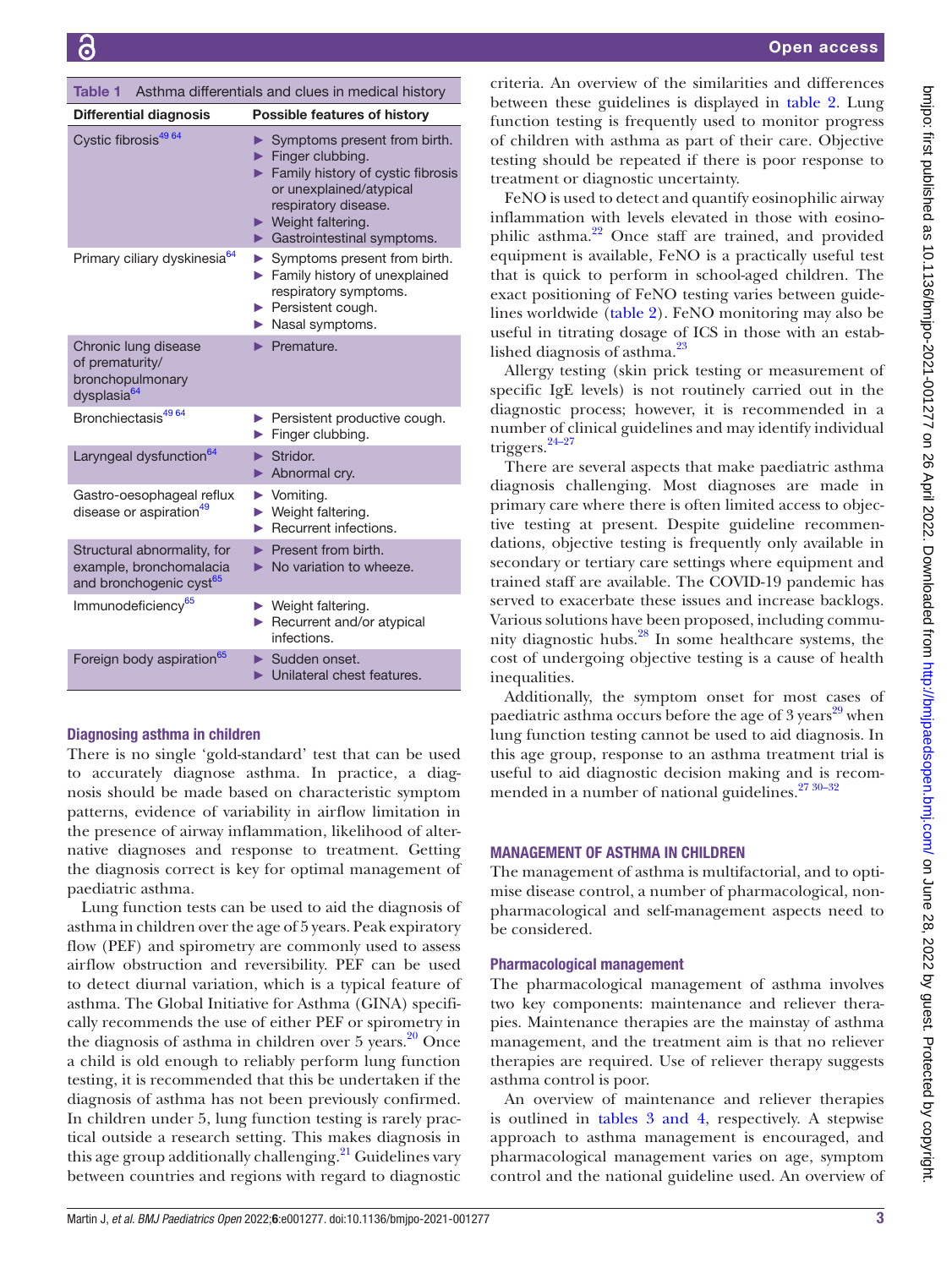# <span id="page-3-0"></span>Table 2 Summary of paediatric asthma national guidelines: focusing on diagnosis

| Guideline                                                         | Year | Diagnostic criteria                                                                                                                                                                                                                                                                                                                                                    | <b>Recommended objective</b><br>testing                                                                                                                                                                                                  | When to refer to alternative<br>a specialist                                                                                                                                                                                           | When to<br>consider<br>diagnoses                                                                                                 |
|-------------------------------------------------------------------|------|------------------------------------------------------------------------------------------------------------------------------------------------------------------------------------------------------------------------------------------------------------------------------------------------------------------------------------------------------------------------|------------------------------------------------------------------------------------------------------------------------------------------------------------------------------------------------------------------------------------------|----------------------------------------------------------------------------------------------------------------------------------------------------------------------------------------------------------------------------------------|----------------------------------------------------------------------------------------------------------------------------------|
| <b>NICE Guidelines</b><br>$(UK)^{49}$                             | 2017 | Under 5 years: findings in clinical Over 5 years: Spirometry and<br>history and examination that are<br>suggestive of asthma<br>Over 5 years: findings in clinical<br>history and examination that<br>are suggestive of asthma and<br>either spirometry demonstrating<br>obstructive airflow and<br>bronchodilator reversibility or a<br>FeNO level of 35 ppb or more  | bronchodilator reversibility or<br>FeNO first line.<br>Additional tests, PEF, bronchial<br>challenge test with histamine or<br>methacholine                                                                                              | Children who are When children<br>not responding<br>to treatment<br>and/or cannot<br>complete<br>objective testing<br>If there is<br>obstructive<br>spirometry<br>but negative<br>bronchodilator<br>reversibility and<br>negative FeNO | have symptoms<br>of asthma but<br>normal objective<br>testing results                                                            |
| Global Initiative for 2021<br>Asthma (global) <sup>20</sup>       |      | 6 years and over: findings<br>in clinical history that are<br>suggestive of asthma plus<br>evidence of variability in<br>expiratory airflow limitation<br>with either spirometry and<br>bronchodilator reversibility,<br>repeated PEF measurements,<br>positive exercise challenge or<br>positive bronchial challenge                                                  | 6 years and over: either<br>spirometry, PEF, exercise<br>challenge or bronchial challenge<br>to detect variability in lung<br>function                                                                                                   | Diagnostic<br>uncertainty,<br>previous life-<br>threatening<br>attack, no/<br>poor response<br>to asthma<br>treatment                                                                                                                  | Atypical asthma<br>features,<br>atypical clinical<br>examination<br>findings, for<br>example, cardiac<br>murmurs                 |
| Canadian Thoracic 2021<br>Society (Canada) <sup>32</sup>          |      | Aged 1-5 years: more than one<br>presentation of asthma-like<br>symptoms plus a response to<br>asthma treatment trial<br>Over 6 years: findings in clinical<br>history that are suggestive of<br>asthma plus spirometry showing<br>obstructive expiration and<br>demonstration of reversibility of<br>airflow limitation of at least 12%                               | Over 6 years:<br>spirometry and bronchodilator<br>reversibility (first line) additional<br>tests that may be useful:<br>peak flow variability, bronchial<br>challenge and exercise<br>challenge                                          | Diagnostic<br>uncertainty,<br>severe asthma,<br>previous life-<br>threatening<br>attack, need<br>for allergy<br>testing, any<br>hospitalisation<br>as a result of<br>asthma                                                            |                                                                                                                                  |
| National Asthma<br>Council Australia<br>(Australia) <sup>30</sup> | 2021 | Aged 1-5 years:<br>findings in clinical history and<br>examination that are suggestive<br>of asthma plus a response to<br>treatment trial with SABA and/<br>or ICS<br>6 years and over:<br>findings in clinical history and<br>examination that are suggestive<br>of asthma plus spirometry<br>demonstration of reversibility of<br>airflow limitation of at least 12% | Aged 1-5 years: none<br>6 years and over: spirometry<br>first line<br>Bronchial challenge test<br>and exercise testing to be<br>considered if spirometry results<br>do not show a reversibility of<br>airflow limitation of at least 12% | When child has<br>characteristic<br>asthma<br>symptoms and<br>diagnosis is<br>not clear from<br>objective testing<br>results                                                                                                           | Atypical asthma<br>features<br>No response to<br>treatment trials<br>Results of<br>objective testing<br>do not suggest<br>asthma |
| <b>ARF NZ (New</b><br>Zealand) <sup>31</sup>                      | 2020 | Aged 1-11: findings in clinical<br>history that are suggestive of<br>asthma plus a response to<br>asthma treatment trial                                                                                                                                                                                                                                               | Aged 5-11 years: Spirometry<br>should be considered if asthma<br>symptoms are atypical or in<br>those with typical asthma<br>symptoms that do not respond<br>to a treatment trial.                                                       | When there is<br>no response<br>to asthma<br>treatment trials<br>and/or there<br>is diagnostic<br>uncertainty                                                                                                                          | Atypical asthma<br>features                                                                                                      |

**Continued**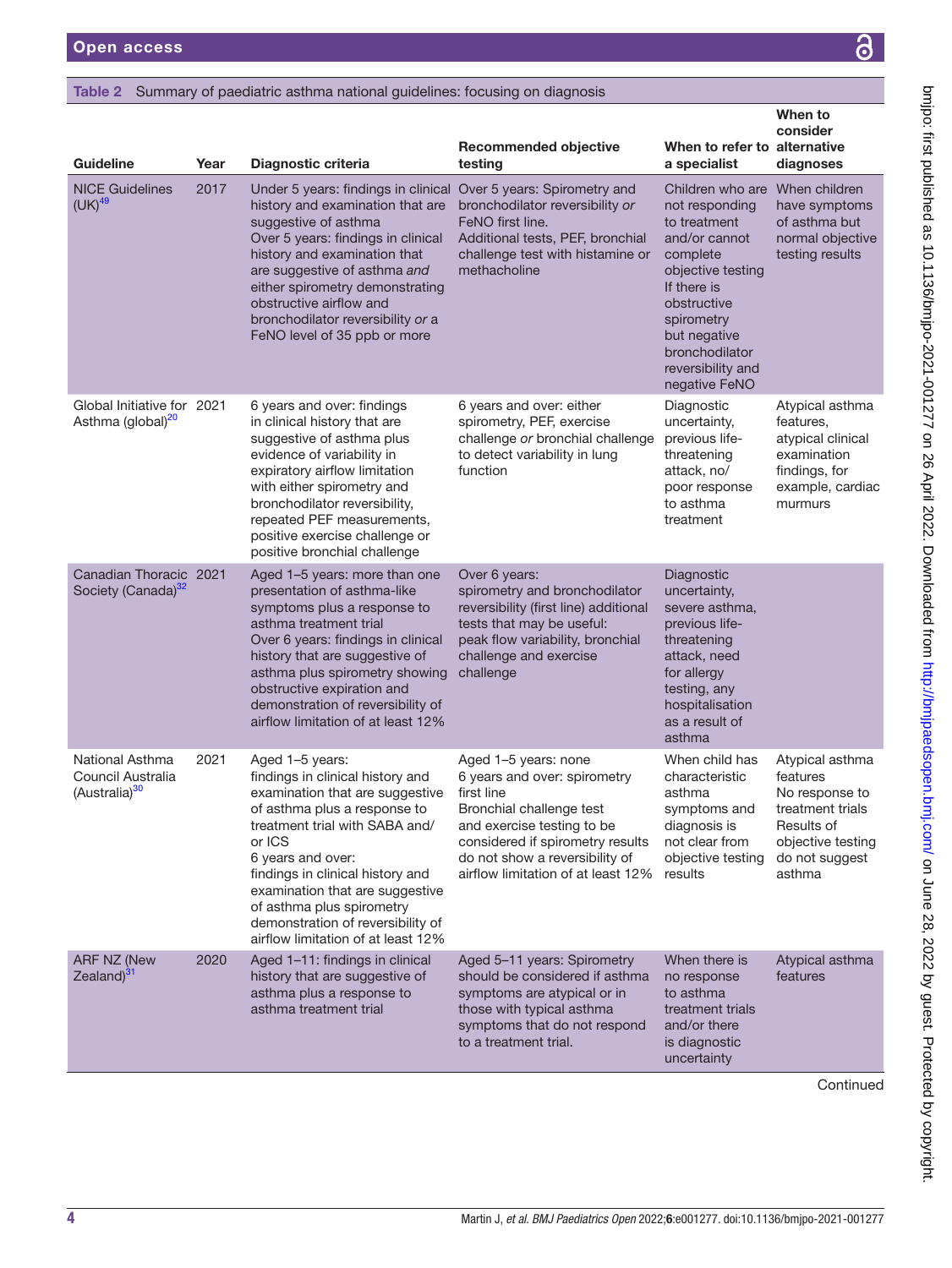| <b>Guideline</b>                                                                       | Year | Diagnostic criteria                                                                                                                                                                                                                                                                                                 | <b>Recommended objective</b><br>testing                                                                                                                                                                                                                                                                                                                                        | When to refer to alternative<br>a specialist                                                                                                                                  | When to<br>consider<br>diagnoses                                                                                    |
|----------------------------------------------------------------------------------------|------|---------------------------------------------------------------------------------------------------------------------------------------------------------------------------------------------------------------------------------------------------------------------------------------------------------------------|--------------------------------------------------------------------------------------------------------------------------------------------------------------------------------------------------------------------------------------------------------------------------------------------------------------------------------------------------------------------------------|-------------------------------------------------------------------------------------------------------------------------------------------------------------------------------|---------------------------------------------------------------------------------------------------------------------|
| Irish College of<br><b>GPs</b><br>(Ireland) <sup>50</sup>                              | 2020 | Under 6 years: findings in clinical Under 6 years: treatment trial<br>history that are suggestive of<br>asthma<br>Over 6 years: findings in clinical<br>history that are suggestive<br>of asthma plus evidence of<br>obstructive airflow limitation and<br>reversibility with bronchodilators                       | Over 6 years: PEF or spirometry.                                                                                                                                                                                                                                                                                                                                               | Parental concern<br>or request, failure<br>to respond to<br>treatment trial,<br>failure to thrive.<br>diagnostic<br>uncertainty                                               |                                                                                                                     |
| The Japanese<br>Society of<br>Allergology<br>$(Japan)^{27}$                            | 2020 | All ages: findings in clinical<br>history that are suggestive of<br>asthma plus a response to<br>asthma treatment trial                                                                                                                                                                                             | Lung function testing (non-<br>specified), skin prick testing,<br>bronchodilator reversibility<br>testing, bronchial challenge                                                                                                                                                                                                                                                 | Poor response<br>to multiple-<br>agent therapy or<br>multiple courses<br>of oral steroids                                                                                     | Atypical asthma<br>features, no<br>response to<br>treatment trial or<br>atypical results<br>on objective<br>testing |
| International<br>Consensus on<br>Pediatric Asthma<br>$\left(\text{global}\right)^{25}$ | 2015 | history that are suggestive of<br>asthma<br>Over 5 years: findings in clinical<br>history that are suggestive of<br>asthma plus spirometry with<br>bronchodilator reversibility<br>demonstration of reversibility of<br>airflow limitation of at least 12%                                                          | Under 5 years: findings in clinical Over 5 years: spirometry first line<br>PEF is useful for aiding. FeNO<br>and skin prick testing for<br>detecting allergic asthma can be<br>useful.                                                                                                                                                                                         |                                                                                                                                                                               |                                                                                                                     |
| GEMA (Spain) <sup>24</sup>                                                             | 2009 | Under 6 years: findings in clinical 6 years and over:<br>history that are suggestive of<br>asthma<br>Over 6 years: findings in clinical<br>history that are suggestive of<br>asthma plus spirometry with<br>bronchodilator reversibility<br>demonstration of reversibility of<br>airflow limitation of at least 12% | spirometry with combined<br>bronchodilator reversibility.<br>FeNO and allergy testing may be<br>useful if diagnosis is unclear.                                                                                                                                                                                                                                                |                                                                                                                                                                               |                                                                                                                     |
| Ministry of Health<br>(Singapore) <sup>26</sup>                                        | 2008 | All ages: findings in clinical<br>history and examination that are<br>suggestive of asthma                                                                                                                                                                                                                          | No objective testing normally<br>required for diagnosis. PEF<br>at every consultation and<br>spirometry at least annually in<br>children over 6 years to assess<br>asthma severity.<br>Tests that may be considered:<br>CXR to exclude foreign bodies<br>and chronic LRTIs, skin prick<br>testing to detect atopy and<br>exercise testing to assess<br>exercise induced asthma | High-risk<br>patients with<br>poor control,<br>young age and<br>poor response<br>to treatment<br>trial, when<br>requiring high<br>doses of steroids<br>to control<br>symptoms |                                                                                                                     |

Resources, in terms of equipment and appropriately trained staff to perform testing in children, are substantial limitations in primary care at present. Ideally PEF, spirometry and FeNO could be performed in primary care. With the addition of skin prick testing and blood work in secondary care and bronchial challenge and exercise testing reserved for tertiary care.

CXR, chest X-ray; FeNO, fractional exhaled nitric oxide; ICS, inhaled corticosteroid; LRTI, lower respiratory tract infection; NICE, National Institute for Health and Care Excellence; PEF, peak expiratory flow; ppb, parts per billion; SABA, short-acting beta agonist.

management approach in a number of national guidelines is summarised in [table](#page-6-0) 5.

GINA guidelines recommend dual ICS and shortacting beta-2 agonist (SABA) therapy to children over the age of  $5.^{20}$  SABA monotherapy was previously the main management starting point; however, compared

with combined treatment, SABA monotherapy has been shown to be associated with asthma mortality.<sup>33</sup> SABA monotherapy is now only recommended by GINA for use in children aged 5 or less.<sup>20</sup> As seen in [table](#page-6-0) 5, GINA recommends symptom-driven ICS use, compared with daily ICS use, as initial therapy in children over 6 years of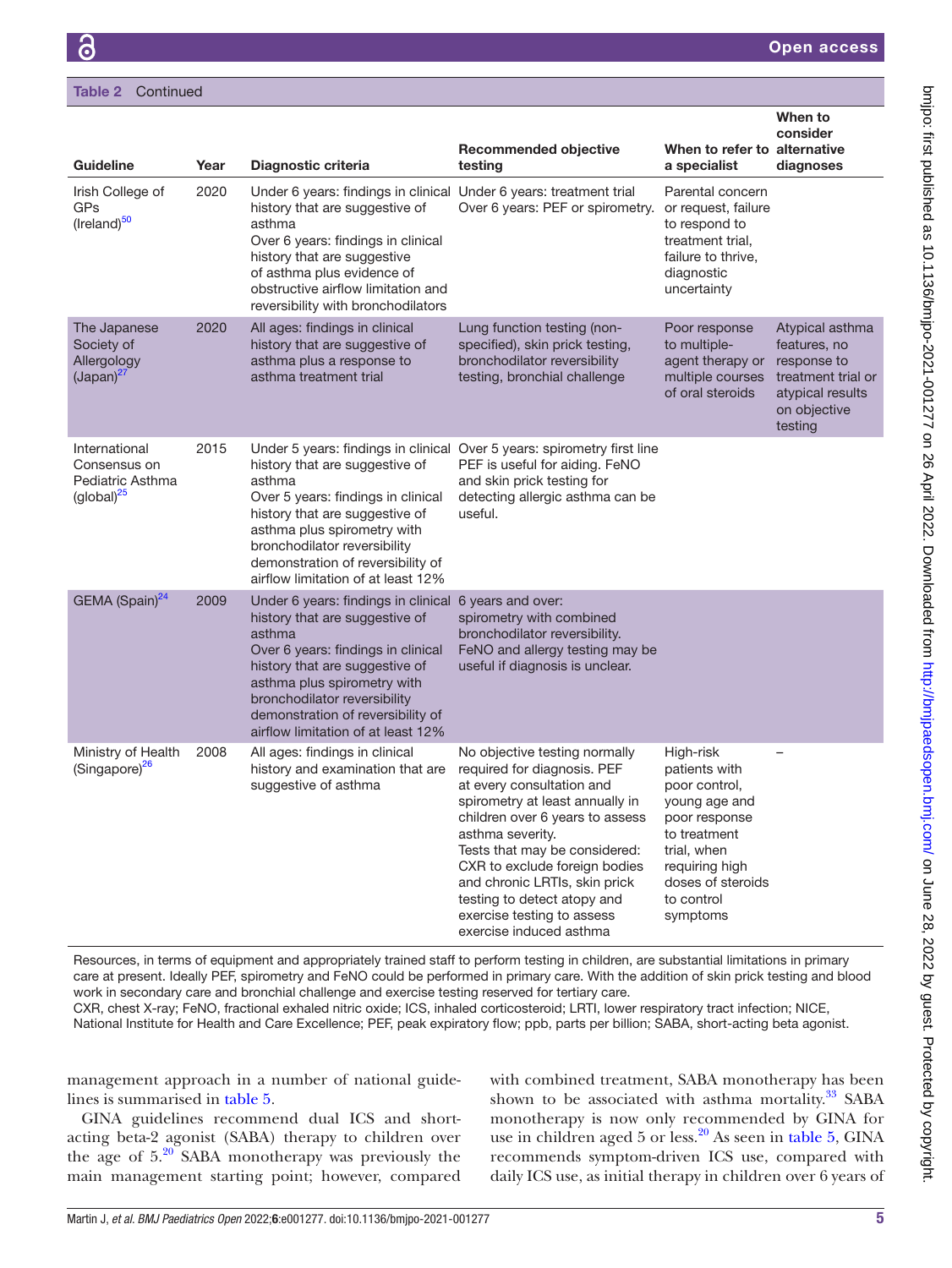<span id="page-5-0"></span>

| Maintenance therapies<br>Table 3                       |                                                                                                                                                                                                                                                                                                                                                                  |
|--------------------------------------------------------|------------------------------------------------------------------------------------------------------------------------------------------------------------------------------------------------------------------------------------------------------------------------------------------------------------------------------------------------------------------|
| <b>Maintenance therapies</b>                           | <b>Comments</b>                                                                                                                                                                                                                                                                                                                                                  |
| <b>ICS</b>                                             | Currently used as a first-line maintenance agent in a number of national guidelines <sup>20 31 49 50</sup> ;<br>when using ICS, the lowest possible dose to effectively control symptoms should be used<br>to prevent possible adverse effects of reduced growth and risk of adrenal suppression.                                                                |
| LABA                                                   | Used as an add-on therapy when dual ICS and SABA therapy is ineffective. In comparison<br>to SABA, bronchodilation duration is prolonged to 12 hours.                                                                                                                                                                                                            |
| Leucotriene receptor antagonists<br>(eg, montelukast)  | Used as an add-on therapy in those who have poor symptom control despite ICS and LABA<br>treatments <sup>20</sup> 24 27 30 32 49<br>There have been a number of concerns raised regarding possible adverse reactions to<br>montelukast. These include neuropsychiatric features ranging from poor sleep to suicidal<br>ideation. <sup>66</sup>                   |
| Long-acting muscarinic<br>antagonists (eg. tiotropium) | Used as an add-on therapy in those who have poor symptoms control despite ICS and<br>LABA therapies                                                                                                                                                                                                                                                              |
| Oral theophylline                                      | Used as an add-on therapy, usually in those with uncontrolled symptoms despite several<br>maintenance and reliever therapies<br>Monitoring of plasma level required on initiation of treatment and dose changes                                                                                                                                                  |
| <b>Biologics</b>                                       | Use as an add-on therapy, under specialist care, in those who have poorly controlled<br>symptoms despite being on several maintenance and reliever therapies. A number of<br>biologic agents are available (table 6). Various individual biologics have been shown to<br>reduce attacks, improve lung function and reduce oral corticosteroid use. <sup>18</sup> |
|                                                        | $ICC$ inholed corrigooteraid: $IADA$ leng seting beta 2 agenieta: $CADA$ about seting beta 2 ageniet                                                                                                                                                                                                                                                             |

ICS, inhaled corticosteroid; LABA, long-acting beta-2 agonists; SABA, short-acting beta-2 agonist.

age. In comparison to daily ICS use, symptom-driven use has demonstrated a similar exacerbation risk and reduces the risk of ICS adverse effects.<sup>[34](#page-10-33)</sup>

Single maintenance and reliever therapy (SMART) inhalers are combined inhalers offering both maintenance and reliever therapy in those with asthma. These inhalers contain a number of maintenance and reliever therapies in different combinations. The use of these inhalers have been shown to reduce the risk of asthma attacks and emergency department  $(ED)$  admissions,  $35$ improve lung function and decrease the need for reliever therapy. $36$  There is limited evidence in the effectiveness of SMART inhalers in children, but children over 12 years may be prescribed a SMART inhaler, which acts as both a maintenance and reliever therapy, if symptoms are not well controlled[.37](#page-11-9)

There are a number of biologic agents ([table](#page-8-0) 6) that may be used in the management of paediatric asthma. These are endotype-specific, targeted therapies that

should be used only under the supervision of specialists. Their availability and cost vary between countries and different healthcare systems. Detailed appraisal of the evidence base for their use is provided in the individual management guidelines and has been recently reviewed.[17](#page-10-16)

# Non-pharmacological management

Non-pharmacological aspects of asthma management include providing education on modifiable risk factors and comorbidities to caregivers and conducting annual asthma reviews to assess control and future risk.

Education is key to improving caregiver and child understanding of asthma and its management. Clear information regarding modifiable risk factors, such as smoke exposure, domestic pollutants and obesity, should be given. Short-term educational interventions aimed to improve self-management have been shown to increase

| <b>Table 4</b> Reliever therapies |                                                                                                                                                                                                                                                                                                                                                                                                                                                                                                                         |
|-----------------------------------|-------------------------------------------------------------------------------------------------------------------------------------------------------------------------------------------------------------------------------------------------------------------------------------------------------------------------------------------------------------------------------------------------------------------------------------------------------------------------------------------------------------------------|
| <b>Reliever therapies</b>         | <b>Comments</b>                                                                                                                                                                                                                                                                                                                                                                                                                                                                                                         |
| <b>SABAs</b>                      | Currently used as a first-line reliever agent in a number of national guidelines; effects of<br>bronchodilation last for up to 4 hours.<br>SABAs work by rapidly relaxing the smooth muscle of small airways, providing quick relief from<br>asthma symptoms.<br>Should be delivered via an age-appropriate spacer device or only if requiring supplemental oxygen<br>via a nebuliser; older children may be able to use a handheld device without a spacer if trained and<br>deemed competent in using it effectively. |
| Oral corticosteroids              | Used as a short-term therapy during asthma attacks to reduce airway inflammation and ease<br>symptoms; repeated short-term courses of oral steroids suggest poor chronic symptom control and<br>should trigger a review of maintenance therapy.                                                                                                                                                                                                                                                                         |

SABA, short-acting beta-2 agonist.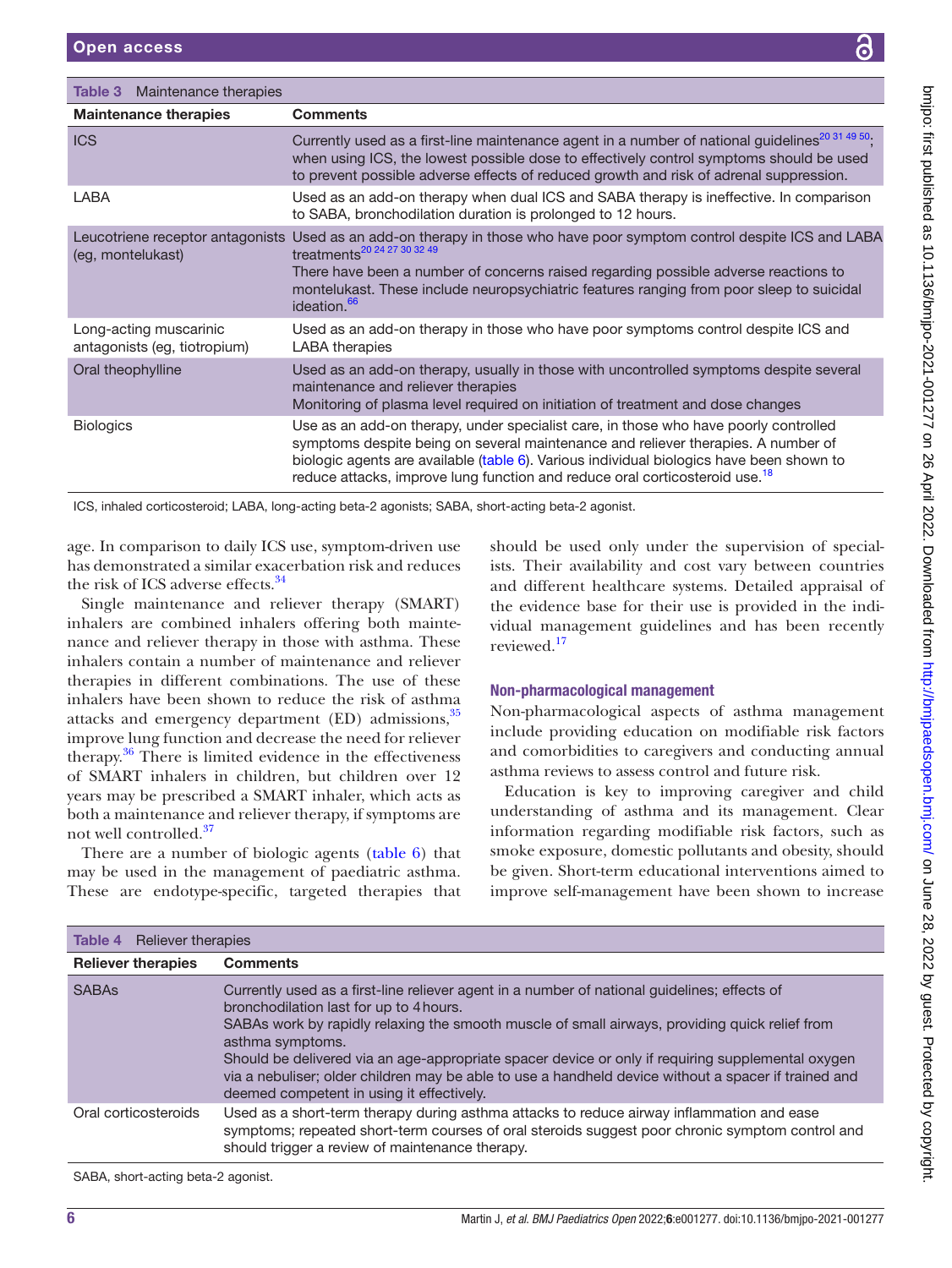<span id="page-6-0"></span>

|                                                                             |      |                                                                                                                                                                                            | <b>Table 5</b> Summary of paediatric asthma national guidelines: focusing on management                                                                                                                                                                                                                                                                                                                                                                                                                                                                                     |                                                                                                                                                               |
|-----------------------------------------------------------------------------|------|--------------------------------------------------------------------------------------------------------------------------------------------------------------------------------------------|-----------------------------------------------------------------------------------------------------------------------------------------------------------------------------------------------------------------------------------------------------------------------------------------------------------------------------------------------------------------------------------------------------------------------------------------------------------------------------------------------------------------------------------------------------------------------------|---------------------------------------------------------------------------------------------------------------------------------------------------------------|
| Guideline                                                                   | Year | <b>First-line</b><br>management                                                                                                                                                            | Add-on therapies*                                                                                                                                                                                                                                                                                                                                                                                                                                                                                                                                                           | <b>Treatment withdrawal</b>                                                                                                                                   |
| <b>NICE Guidelines</b><br>$(UK)^{49}$                                       | 2017 | Aged 1-4 years: SABA<br>monotherapy<br>Aged 5-16 years:<br>SABA monotherapy                                                                                                                | Aged 1-4 years: second line: low-dose ICS, third<br>line: low-dose ICS and LTRA, fourth line: referral for<br>specialist management<br>Aged 5-16 years: second line: low-dose ICS, third<br>line: low-dose ICS and LTRA, fourth line: low-dose<br>ICS and LABA; fifth line: high-dose ICS and LABA;<br>sixth line: referral for specialist management                                                                                                                                                                                                                       | Consider withdrawing<br>maintenance treatment<br>after 3 months of stable<br>asthma. Only consider<br>stopping ICS on<br>those who are on ICS<br>monotherapy. |
| GINA (global) <sup>20</sup>                                                 | 2021 | 5 years and under:<br>SABA monotherapy<br>6–11 years:<br>combined low-dose<br>Adolescents:<br>combined low-dose<br>ICS+SABA                                                                | 5 years and under: second line: low-dose ICS, third<br>line: medium-dose ICS or low-dose ICE and LTRA,<br>fourth line: refer for expert advice<br>Aged 6-11 years: second line: low-dose ICS; third<br>ICS+SABA (as needed) line: low-dose ICS and LABA or medium-dose ICS<br>or daily SMART combined ICS/LABA; refer for expert been stable for a period<br>advice; fourth line: refer for phenotype assessment<br>Adolescents: second line: low-dose ICS; third line:<br>medium-dose ICS; fourth line: medium-dose/high-<br>dose ICS±LAMA; refer for phenotype assessment | Stepping down<br>treatment should be<br>considered when both<br>asthma symptoms<br>and lung function have<br>of 3 months or more.                             |
| <b>Canadian Thoracic</b><br>Society<br>$(Canada)^{32}$                      | 2021 | Aged 1-5 years: SABA<br>monotherapy<br>Aged 6-11: SABA<br>monotherapy<br>Age 12+: SABA<br>monotherapy                                                                                      | Aged 1-5 years: second line: ICS and LTRA, third<br>line: high-dose ICS and LTRA, fourth line: referral for<br>specialist management<br>Aged 6-11: second line: ICS and LTRA; third line:<br>high-dose ICS and LTRA; fourth line: high-dose ICS,<br>LTRA and LABA; fifth line: high-dose ICS, LTRA,<br><b>LABA and oral steroids</b><br>Age 12+: second line: ICS and LTRA; third line: ICS,<br>LTRA and LABA; fourth line: high-dose ICS, LTRA,<br>LABA and tiotropium                                                                                                     | After asthma has been<br>well controlled for a<br>period of 3-6 months                                                                                        |
| National Asthma<br>Council Australia <sup>30</sup>                          | 2021 | Age 1-5 years:<br>SABA monotherapy<br>Aged six and over:<br>SABA monotherapy                                                                                                               | Age 1-5 years: second line: low-dose ICS or LTRA;<br>third line: low-dose ICS and LTRA; fourth line:<br>referral for specialist management<br>Age 6 and over: second line: low-dose ICS or LTRA;<br>third line: low-dose ICS and LTRA or high-dose ICS<br>or ICS/LABA combination; fourth line: referral for<br>specialist management                                                                                                                                                                                                                                       | Step-down of treatment<br>should be considered<br>when symptoms have<br>been well controlled for<br>a period of at least 6<br>months.                         |
| Asthma and<br>Respiratory<br>Foundation NZ (New<br>Zealand) <sup>31</sup>   | 2020 | Aged 1-4 years: SABA<br>and low-dose ICS<br>Aged 5-11 years:<br>SABA monotherapy                                                                                                           | Age 1-4 years: second line: low-dose ICS and LTRA, If the child has been<br>third line: referral for specialist management<br>Age 5-11 years: second line: SABA and low-dose<br>ICS; third line: LABA and low-dose ICS; fourth line:<br>LABA, high dose ICS, LTRA and referral for specialist incremental approach.<br>management                                                                                                                                                                                                                                           | stable for 3 months<br>or more on treatment,<br>step-down with an                                                                                             |
| Irish College of<br><b>General Practitioners</b><br>(Ireland) <sup>50</sup> | 2020 | Aged 6–11:<br>ICS and SABA (ICS<br>only to be taken when<br>SABA is used as a<br>reliever)<br>Adolescents:<br>ICS and SABA (ICS<br>only to be taken when<br>SABA is used as a<br>reliever) | Aged 6-11: second line: low-dose ICS or LTRA (if<br>ICS is not appropriate); third line: low-dose ICS<br>and LABA or high dose ICS; fourth line: medium-<br>dose ICS, LABA and referral to paediatrics for<br>management advice; fifth line: refer to paediatrics for<br>phenotype assessment<br>Adolescents: second line: low-dose ICS; third line:<br>low-dose ICS and LABA; fourth line: medium-<br>dose ICS and LABA or low dose ICS, LABA and<br>LAMA; fifth line: refer to paediatrics for phenotype<br>assessment                                                    |                                                                                                                                                               |
| The Japanese<br>Society of<br>Allergology (Japan) <sup>27</sup>             | 2020 | Age 1-5 years:<br>SABA monotherapy<br>Age 6-15 years:<br>SABA monotherapy                                                                                                                  | Age 1-5 years: second line: low-dose ICS or LTRA<br>or disodium cromoglycate, third line: medium-dose<br>ICS, fourth line: high dose ICS and LTRA<br>Age 6-15 years: second line: low-dose ICS or LTRA,<br>third line: medium-dose ICS or combined low-dose<br>ICS/LABA, fourth line: high-dose ICS or combined<br>medium dose ICS/LABA                                                                                                                                                                                                                                     |                                                                                                                                                               |

**Continued**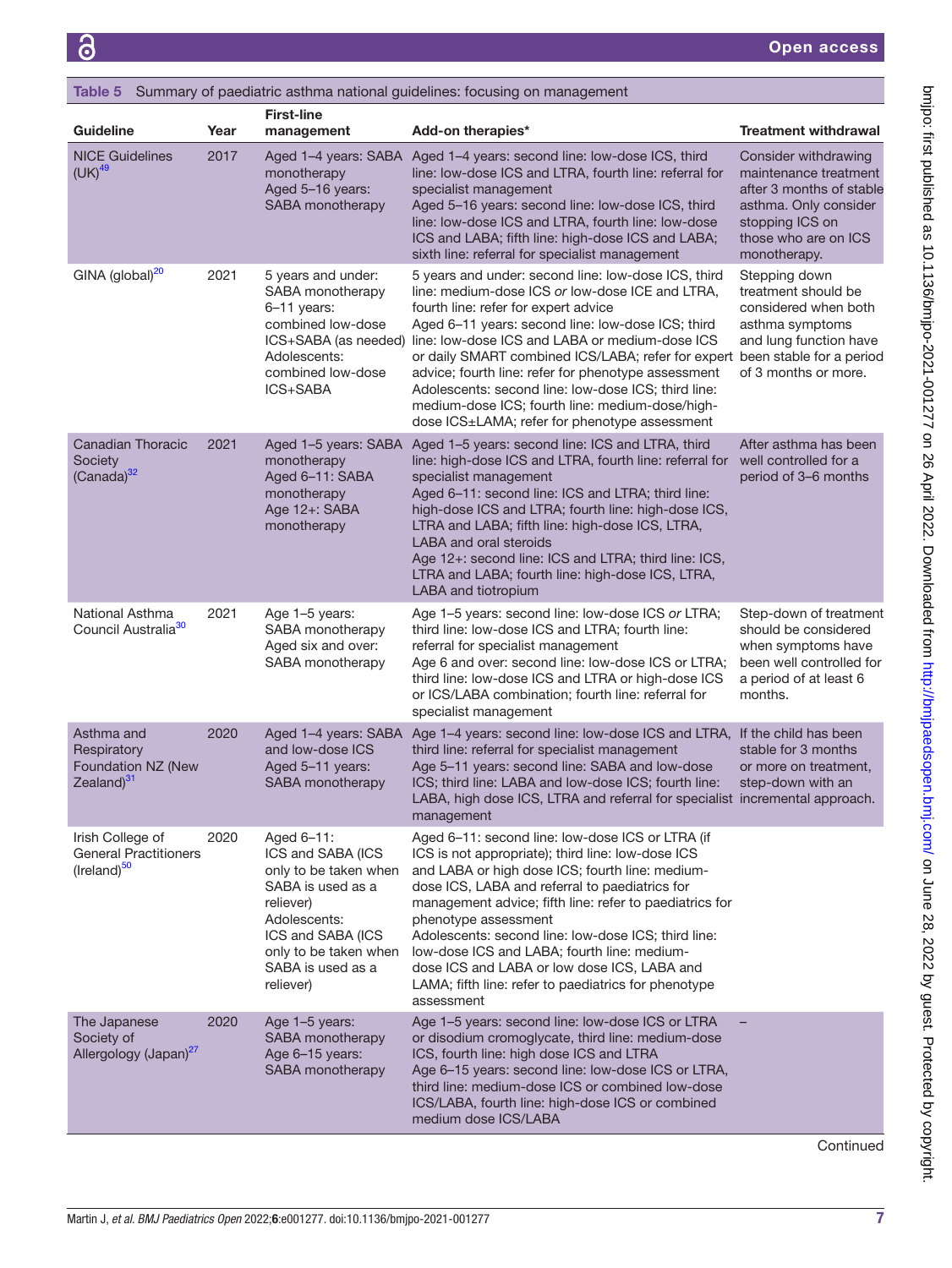| Table 5<br>Continued                                                                    |      |                                                                             |                                                                                                                                                                                                                                                                                                                                                                                                                                                                                                                                                                                                                     |                                                                                                                                                            |
|-----------------------------------------------------------------------------------------|------|-----------------------------------------------------------------------------|---------------------------------------------------------------------------------------------------------------------------------------------------------------------------------------------------------------------------------------------------------------------------------------------------------------------------------------------------------------------------------------------------------------------------------------------------------------------------------------------------------------------------------------------------------------------------------------------------------------------|------------------------------------------------------------------------------------------------------------------------------------------------------------|
| Guideline                                                                               | Year | <b>First-line</b><br>management                                             | Add-on therapies*                                                                                                                                                                                                                                                                                                                                                                                                                                                                                                                                                                                                   | <b>Treatment withdrawal</b>                                                                                                                                |
| International<br>Consensus on<br>Paediatric Asthma<br>$\left(\text{global}\right)^{25}$ | 2015 | Quotes GINA and<br>NICE guidelines                                          | Quotes GINA and NICE guidelines                                                                                                                                                                                                                                                                                                                                                                                                                                                                                                                                                                                     |                                                                                                                                                            |
| GEMA (Spain) <sup>24</sup>                                                              | 2009 | Age 3 and under:<br>SABA monotherapy<br>Age 3 and over:<br>SABA monotherapy | Age 3 and under: second line: low-dose ICS or<br>LTRA; third line: moderate-dose ICS or low-dose ICS<br>and LTRA; fourth line: moderate-dose ICS and LTRA;<br>fifth line: high-dose ICS and LTRA; consider adding<br>LABA; sixth line: oral steroids<br>Age 3 and under: second line: low-dose ICS or<br>LTRA; third line: moderate-dose ICS or low dose ICS<br>and LTRA or low dose ICS and LABA; fourth line:<br>moderate-dose ICS and LTRA or moderate-dose<br>ICS and LABA; fifth line: high-dose ICS and LABA;<br>consider adding LTRA and theophyllines; sixth line:<br>consider oral steroids and omalizumab |                                                                                                                                                            |
| Ministry of Health<br>(Singapore) <sup>26</sup>                                         | 2008 | No stepwise approach<br>outlined                                            | No stepwise approach outlined                                                                                                                                                                                                                                                                                                                                                                                                                                                                                                                                                                                       | Consider stepping<br>down treatment<br>when symptoms are<br>stable for 3–6 months<br>considering the child's<br>risk of poor outcomes.<br>Do not stop ICS. |
| South African<br><b>Thoracic Society</b><br>(South Africa) <sup>67</sup>                | 2007 | Adolescents:<br>SABA +low-dose ICS                                          | Adolescents : second line: LABA and ICS; third<br>line: LABA, low-dose ICS and LTRA/LABA or high<br>dose ICS or LABA, low dose ICS and theophyllines.<br>Consider oral corticosteroids; fourth line: referral to<br>specialist                                                                                                                                                                                                                                                                                                                                                                                      |                                                                                                                                                            |

\*SABA reliever therapy as required at any stage.

GINA, Global Initiative for Asthma; ICS, inhaled corticosteroid; LABA, long-acting beta agonist; LAMA, long-acting muscarinic antagonist; LTRA, leucotriene receptor antagonist; NICE, National Institute for Health and Care Excellence; SABA, short-acting beta agonist; SMART, single maintenance and reliever therapy.

medication adherence,<sup>38</sup> improve symptom control and reduce mortality.<sup>[39](#page-11-12)</sup>

All young people with asthma should have asthma reviews at least annually. These reviews should focus on current symptom control and management, previous attacks, triggers, modifiable risk factors and personal asthma action plans (PAAPs). Asthma reviews are opportunities to assess child and caregiver understanding of asthma and provide education, if necessary. Annual asthma reviews are also opportunities to assess inhaler technique (including spacer use) and provide education on this if necessary. Poor inhaler technique is common in young people with asthma $40$  and associated with poor disease control.<sup>[41](#page-11-14)</sup>

Taking time to understand the perceptions of young people and their caregivers in relation to their asthma diagnosis and management is important, and exploring such perceptions may enhance engagement during consultations, subsequently improving outcomes for young people.[42](#page-11-15)

# Self-management

Self-management aspects of paediatric asthma management include asthma education and PAAPs. PAAPs are

written documents that are given to young people and/or caregivers that advise them on day-to-day asthma management and what to do in the event of an attack.<sup>43</sup> Action plans should be created with patient/caregiver input, shared with relevant individuals (eg, school teachers) and should be reviewed and updated regularly. PAAPs have been shown to reduce ED attendance and missed school days and to increase caregiver confidence when managing attacks.<sup>44</sup> The 2018 Annual Asthma Survey found that over 50% of children with asthma in the UK had no PAAP, and around 20% of caregivers did not seek medical advice during acute asthma attacks, highlighting large gaps in education.<sup>[45](#page-11-18)</sup>

Diet and exercise are additional important selfmanagement aspects within paediatric asthma care. A number of short-term exercise interventions have demonstrated improvements in lung function and symptom control.<sup>46</sup> Healthy eating interventions can help reduce body mass index and improve the quality of life of both young people and their caregivers.<sup>47</sup>

# Withdrawing management/stepping down

Asthma control should be reviewed at every medical contact. When asthma symptoms are well controlled on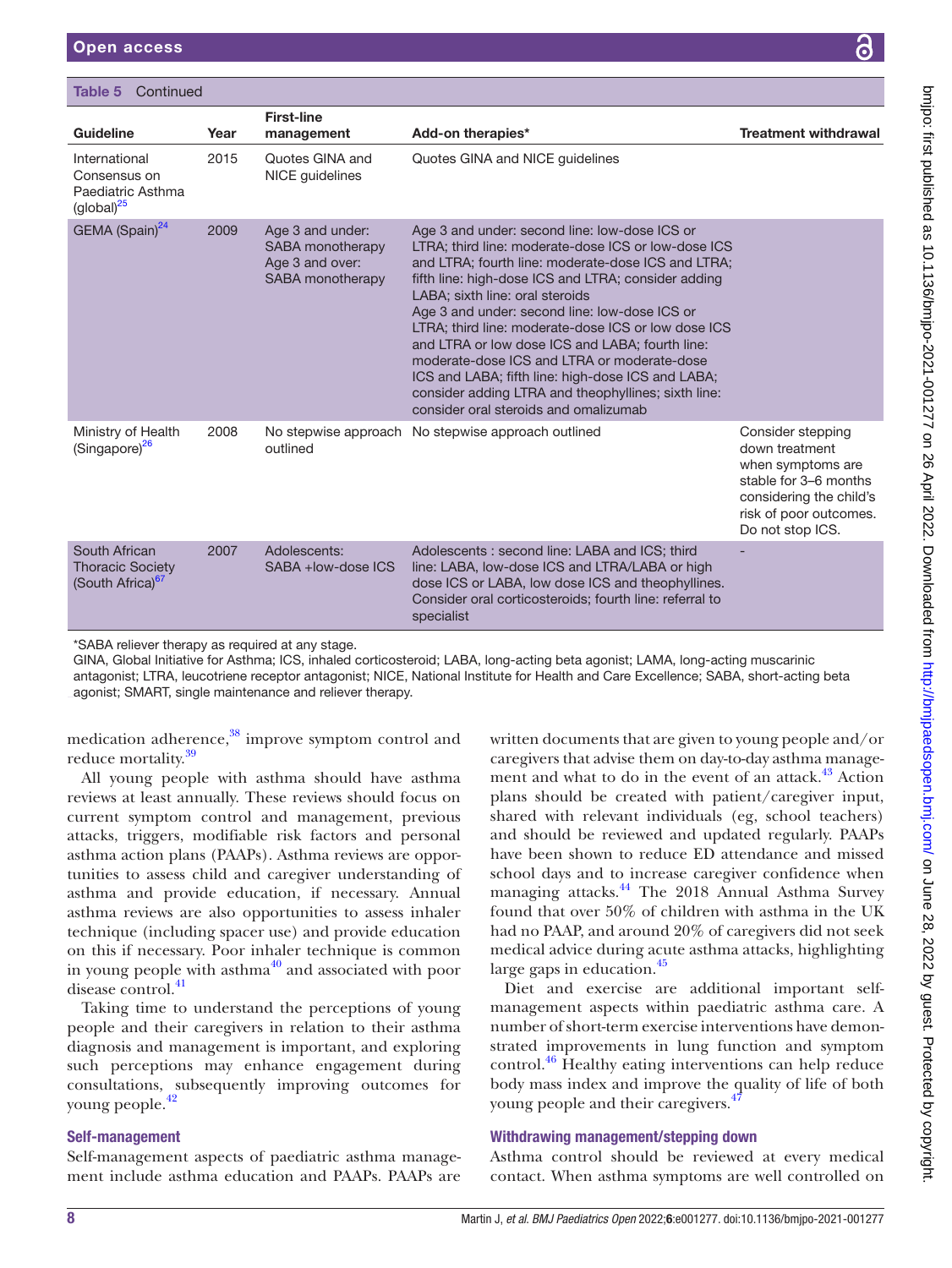<span id="page-8-0"></span>

| Martin J, et al. BMJ Paediatrics Open 2022;6:e001277. doi:10.1136/bmjpo-2021-001277 |  |
|-------------------------------------------------------------------------------------|--|
|-------------------------------------------------------------------------------------|--|

| Table 6         | Biologic agents used in the management of asthma                                                  |                                                                                                                                                                                                                                                                                       |                                                                                          |                                           |                                                                                                                            |
|-----------------|---------------------------------------------------------------------------------------------------|---------------------------------------------------------------------------------------------------------------------------------------------------------------------------------------------------------------------------------------------------------------------------------------|------------------------------------------------------------------------------------------|-------------------------------------------|----------------------------------------------------------------------------------------------------------------------------|
| <b>Biologic</b> | Route and frequency Mechanism of action                                                           |                                                                                                                                                                                                                                                                                       | Effect on asthma<br>symptoms*                                                            | Effect on attacks<br>and mortality*       | Safety concerns/common<br>adverse reactions*                                                                               |
| Omalizumab      | injection every 4<br>Subcutaneous<br>weeks                                                        | IgG1 <sub>k</sub> antibody that binds to the Fc portion of<br>the IgE receptor on mast cells. <sup>68</sup> This reduces<br>IgE, resulting in the inability of IgE to bind to<br>the concentration of free circulating IgE and<br>consequently mast cell degranulation. <sup>69</sup> | Improved asthma<br>symptoms <sup>(U</sup>                                                | Reduced asthma<br>attacks <sup>7071</sup> | Mild injection site reactions,<br>headache, fever, abdominal<br>pain, gastroenteritis and<br>nasopharyngitis <sup>72</sup> |
| Dupilumab       | injection every 2<br>Subcutaneous<br>weeks                                                        | blocking IL-4 and IL-13 stimulation of B-cells <sup>73</sup><br>ha component of IL-4 receptor<br>Binds to alph                                                                                                                                                                        | symptoms and quality attacks <sup>75</sup><br>of life <sup>74</sup><br>Improved asthma   | Reduced asthma                            | Mild injection site reactions<br>and eosinophilia <sup>7</sup>                                                             |
| Mepolizumab     | injection every 4<br>Subcutaneous<br>weeks                                                        | Binds to IL-5 cytokines resulting in reduced<br>peripheral eosinophilia and reduced airway<br>inflammation                                                                                                                                                                            | symptoms and quality attacks <sup>7778</sup><br>Improved asthma<br>of life <sup>77</sup> | Reduced asthma                            | Headache, attack of asthma<br>symptoms and bronchitis <sup>79</sup>                                                        |
| Reslizumab      | Intravenous infusion<br>every 4 weeks                                                             | Binds to IL-5 cytokines, resulting in reduced<br>inflammation                                                                                                                                                                                                                         | symptoms and quality attacks <sup>81</sup><br>Improved asthma<br>of life <sup>81</sup>   | Reduced asthma                            | symptoms, nasopharyngitis<br>and upper respiratory tract<br>Attack of asthma<br>infections <sup>82</sup>                   |
| Benralizumab    | three doses and then<br>weeks for the first<br>injection every 4<br>Subcutaneous<br>every 8 weeks | resulting in reduced eosinophil activation from IL-<br>Binds to alpha component of IL-5 receptor,<br>583                                                                                                                                                                              | symptoms and quality attacks <sup>84</sup><br>Improved asthma<br>of life <sup>84</sup>   | Reduced asthma                            | nasopharyngitis and fever <sup>84</sup><br>Headache, sinusitis,                                                            |
|                 |                                                                                                   |                                                                                                                                                                                                                                                                                       | $-17$                                                                                    |                                           |                                                                                                                            |

"Detailed appraisal of the evidence base for their use is provided in the individual management guidelines and has been recently reviewed.<sup>17</sup><br>IL, interleukin.  $\tau$ Detailed appraisal of the evidence base for their use is provided in the individual management guidelines and has been recently reviewed.<sup>[17](#page-10-16)</sup> IL, interleukin.

bmjpo: tirst published as 10.1136/bmjpo-2021-001277 on 26 April 2022. Downloaded from <http://bmjpaedsopen.bmj.com/> on June 28, 2022 by guest. Protected by copyright.

bmipo: first published as 10.1136/bmipo-2021-001277 on 26 April 2022. Downloaded from http://bmipaedsopen.bmj.com/ on June 28, 2022 by guest. Protected by copyright.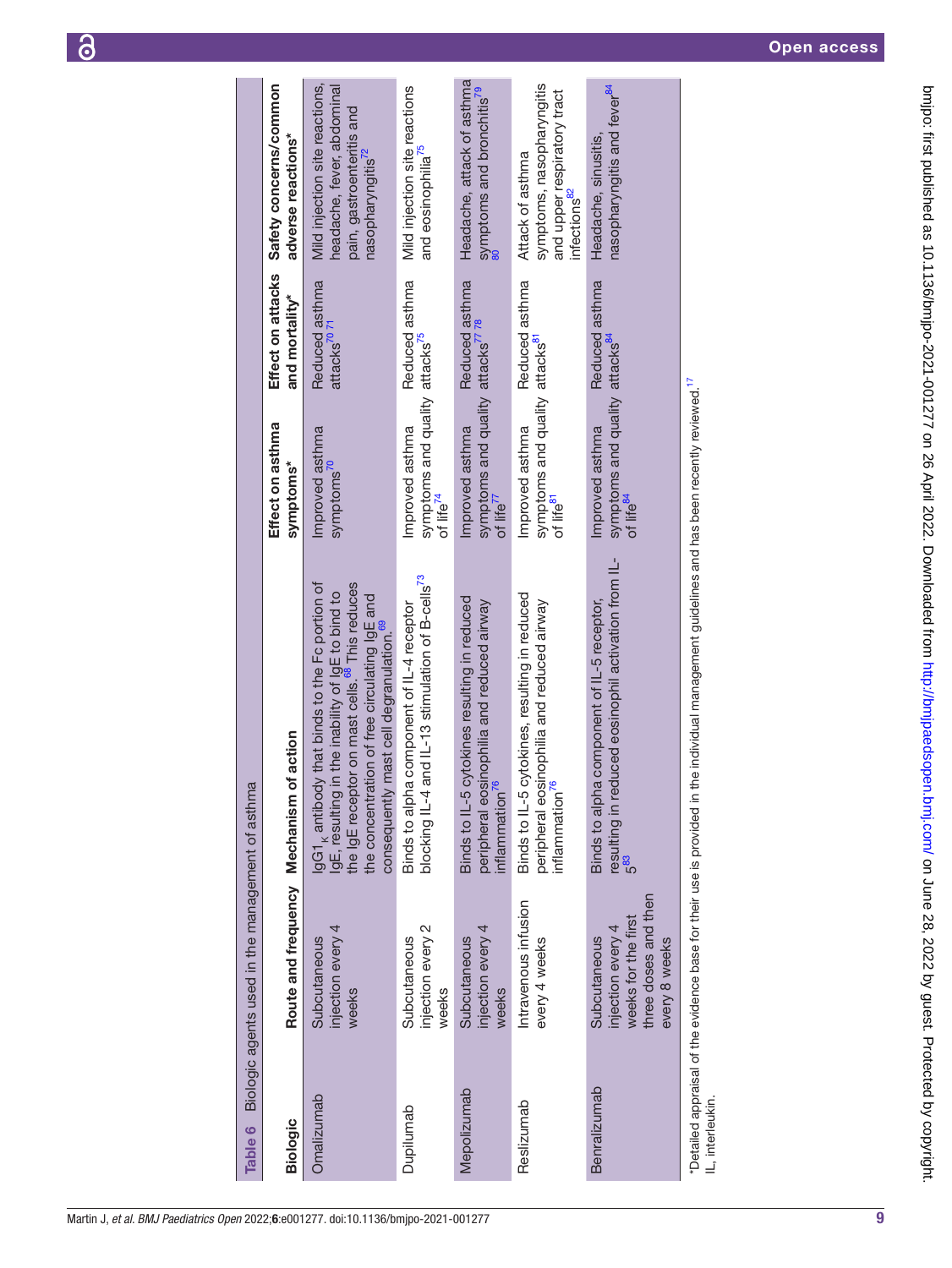pharmacological therapy, stopping or stepping down medication should be considered to protect young people from unnecessary adverse effects.

The GINA 2021 guidelines advise that clinicians should consider stepping down asthma management to the lowest effective treatment regimen when good symptom control has been achieved for at least 3 months.<sup>[20](#page-10-20)</sup> When stepping down treatment, an individualised risk–benefit approach should be taken with focus on the child's medical history, including frequency of oral corticosteroid use, frequency of asthma attacks, and previous intensive or high-dependency care admissions.<sup>4</sup>

# WHEN TO REFER TO A SPECIALIST

Most paediatric asthma cases are diagnosed in primary care without the input of general paediatricians or paedi-atric respiratory physicians.<sup>[6](#page-10-5)</sup> However, a number of children with asthma may need to be referred to specialists for diagnostic or management input. Common indications for specialist referral include no or poor response to asthma treatments, inconclusive objective testing, poor symptom control with appropriate treatment, frequent oral corticosteroid use or the occurrence of a severe asthma attack.<sup>20 27 30 31 49 50</sup> A key element of specialist care is a multidisciplinary team consisting of a number of professionals, including specialist nurses, psychologists, physiologists and pharmacists.

Healthcare professionals must consider any safeguarding implications at all paediatric asthma reviews as part of delivering holistic care. Unexplained or frequent 'do not attend' appointments or suspicion of poor medical management at home should be flagged and acted on locally.

# PREDICTORS OF LIFE-THREATENING ATTACKS

The following features have been shown to increase the likelihood of future severe attacks, and particular attention should be given to these factors during asthma reviews:

- 1. Previous attack. The strongest risk factor for a future asthma attack is a personal history of a previous attack. One large systematic review and meta-analysis found that children with a recent history of ED attendance with an asthma attack were up to 5.8 times more likely to have another ED attendance and up to three times more likely to be admitted to the hospital with a future asthma attack.<sup>51</sup>
- 2. Frequent SABA use and prescription requests. Frequent use of SABA reliever therapy suggests poor control of asthma symptoms. If asthma symptoms are well controlled, no more than two SABA inhalers should be required annually.<sup>[52](#page-11-38)</sup> The UK NRAD found that excess SABA prescription and use were prominent in individuals who died of asthma attacks. For those with data available, around 40% had been prescribed

12 or more SABA inhalers in the 12 months before death[.6](#page-10-5)

# POSTATTACK REVIEW

Asthma attacks should be viewed as never events. It is essential that a postattack review is conducted to review asthma maintenance treatment, as this is likely to be suboptimal. Failure to review patients post attack, and to alter treatment where appropriate, is likely to predispose to future attacks, which could be life-threatening. Management of the current attack should be reviewed to ensure treatment is appropriate and symptoms are resolving. Some individuals may require additional courses of oral corticosteroids to settle symptoms[.7](#page-10-6)

Current NICE quality standards (UK) state that all individuals hospitalised with an asthma attack should receive a follow-up review in primary care within two working days of discharge, $49$  to review maintenance management and ensure resolution of symptoms. However, the 2018 National Asthma Survey completed in the UK found that 64% of respondents had no primary care follow-up post attack, and most patients were not aware that this was required[.45](#page-11-18)

#### Salbutamol weaning

Salbutamol weaning plans are commonly used by a number of healthcare organisations following discharge after an asthma attack. These plans direct caregivers to provide regular SABA therapy, often in a reducing regime, in the days following discharge. There have been a number of concerns raised with regard to these plans with some believing that providing regular SABA therapy may potentially mask deterioration and could delay care givers seeking medical advice.<sup>53</sup> Healthcare professionals should enquire about salbutamol weaning plans during postattack reviews and urge caregivers to seek medical advice if they have concerns or the effects of SABA are not lasting the 4hours of duration.

#### FUTURE DEVELOPMENTS IN CARE

The management of paediatric asthma is changing over time with, just as two examples, developments in technology and service structure:

1. Technology. The growing use of technology in asthma care has huge potential to improve clinical outcomes. Smartphone applications can be used to provide medication reminders to users, and this has been shown to increase ICS adherence.<sup>54</sup> Applications can also be used to provide educational content to young people and caregivers,  $55$  as well as store PAAPs.  $56$  'Smart' inhalers, not to be confused with SMART inhalers, are devices that can provide audio reminders to users and record when they are used. One paediatric study found that the use of smart inhalers increased treatment adherence to 84%, compared with 30% in the control group.<sup>57</sup>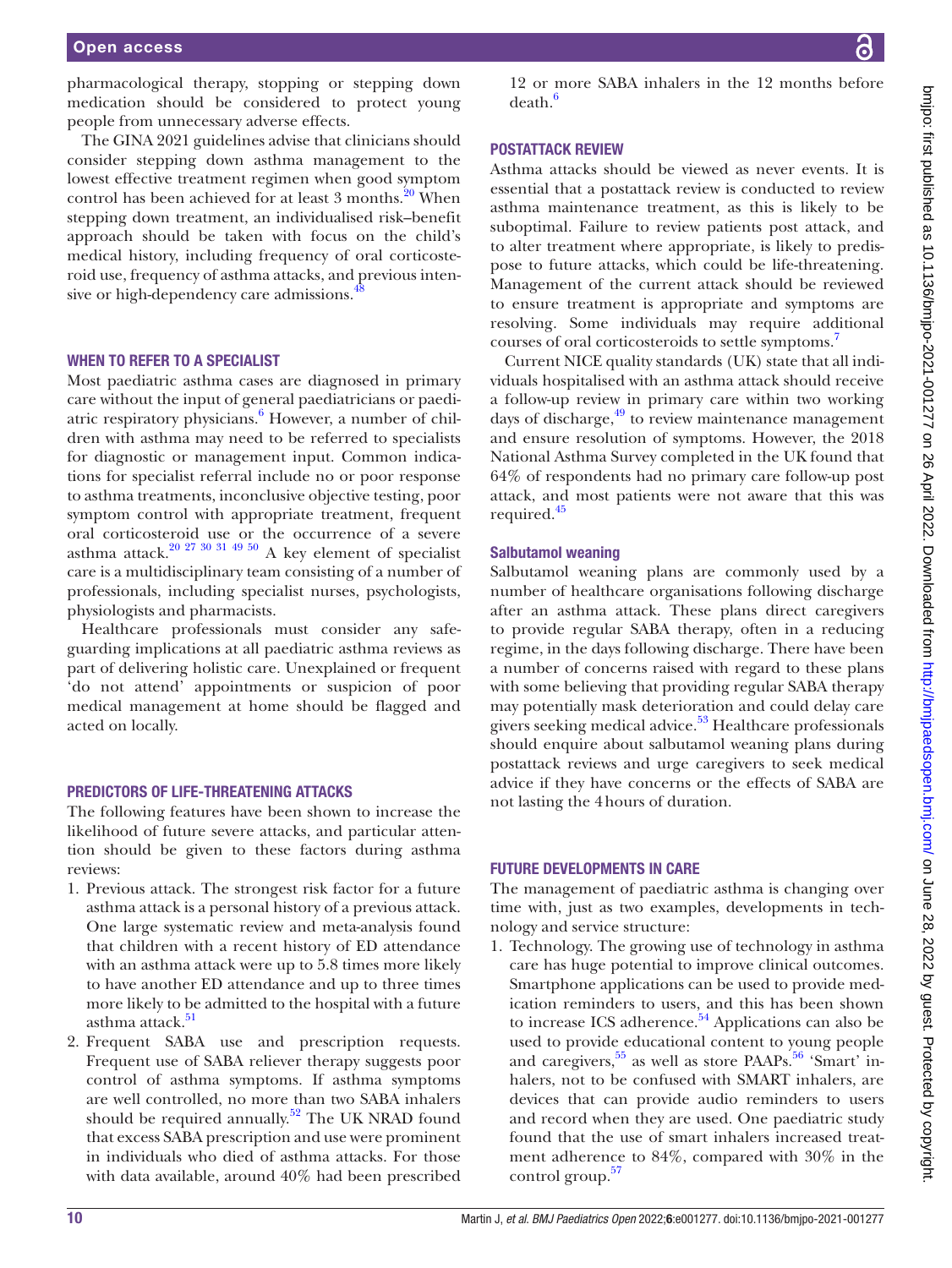# 6

2. Diagnostic hubs. In the UK, regional diagnostic hubs for asthma care have been recommended in NHS England's Long Term Plan. $58$  Implementation of diagnostic hubs is hoped to result in earlier and more accurate asthma diagnoses by improving access to objective testing and specialised interpretation. Hubs are designed to improve asthma outcomes by enabling most appropriate treatment initiation and monitoring. There is currently no evidence in the literature of the clinical effects of diagnostic hubs being used in the management of paediatric asthma.

# **CONCLUSIONS**

Paediatric asthma outcomes are currently poor and many deaths are preventable. The aim should be to avoid asthma attacks occurring with appropriate maintenance therapy, and they should be viewed as never events. In order to improve outcomes, accurate diagnosis and management are essential. Good asthma care extends beyond providing medication and should include education, as well as supported self-management advice. The use of PAAPs remains limited and a significant number of young people with asthma do not have one. Postattack asthma reviews are a key opportunity to review maintenance medication and current symptom control.

Contributors All authors conceived the ideas for the article. JM wrote the first draft that was then commented on by JT and MB.

Funding The authors have not declared a specific grant for this research from any funding agency in the public, commercial or not-for-profit sectors.

Competing interests MB received investigator-led research grants from Pfizer and Roche Diagnostics; speaker fees paid to Newcastle University from Novartis, Roche Diagnostics and TEVA; and travel expenses to educational meetings Boehringer Ingelheim and Vertex Pharmaceuticals.

Patient consent for publication Not applicable.

Ethics approval Not applicable.

Provenance and peer review Commissioned; externally peer reviewed.

Open access This is an open access article distributed in accordance with the Creative Commons Attribution Non Commercial (CC BY-NC 4.0) license, which permits others to distribute, remix, adapt, build upon this work non-commercially, and license their derivative works on different terms, provided the original work is properly cited, appropriate credit is given, any changes made indicated, and the use is non-commercial. See:<http://creativecommons.org/licenses/by-nc/4.0/>.

#### ORCID iD

Malcolm Brodlie <http://orcid.org/0000-0003-4591-8299>

#### **REFERENCES**

- <span id="page-10-0"></span>1 Zar HJ, Ferkol TW. The global burden of respiratory disease-impact on child health. *[Pediatr Pulmonol](http://dx.doi.org/10.1002/ppul.23030)* 2014;49:430–4.
- <span id="page-10-1"></span>2 Fleming M, Fitton CA, Steiner MFC, *et al*. Educational and health outcomes of children treated for asthma: Scotland-wide record linkage study of 683716 children. *[Eur Respir J](http://dx.doi.org/10.1183/13993003.02309-2018)* 2019;54:1802309.
- <span id="page-10-2"></span>3 Nichols M, Miller S, Treiber F, *et al*. Patient and parent perspectives on improving pediatric asthma self-management through a mobile health intervention: pilot study. *[JMIR Form Res](http://dx.doi.org/10.2196/15295)* 2020;4:e15295.
- <span id="page-10-3"></span>4 FitzGerald JM, Barnes PJ, Chipps BE, *et al*. The burden of exacerbations in mild asthma: a systematic review. *[ERJ Open Res](http://dx.doi.org/10.1183/23120541.00359-2019)* 2020;6:00359-2019.
- <span id="page-10-4"></span>5 Levy ML, Fleming L, Warner JO, *et al*. Paediatric asthma care in the UK: fragmented and fatally fallible. *[Br J Gen Pract](http://dx.doi.org/10.3399/bjgp19X704933)* 2019;69:405–6.
- <span id="page-10-5"></span>6 Physicians RCo. *The National review of asthma deaths (NRAD*, 2014.
- <span id="page-10-6"></span>7 Bush A, Pavord ID. The *Lancet* Asthma Commission: treating children in primary care. *[Prescriber](http://dx.doi.org/10.1002/psb.1719)* 2018;29:28–32.
- <span id="page-10-7"></span>McCormack MC, Enright PL. Making the diagnosis of asthma. *[Respir Care](http://www.ncbi.nlm.nih.gov/pubmed/18426612)* 2008;53:583–90.
- <span id="page-10-8"></span>9 Kuruvilla ME, Lee FE-H, Lee GB. Understanding asthma phenotypes, Endotypes, and mechanisms of disease. *[Clin Rev Allergy Immunol](http://dx.doi.org/10.1007/s12016-018-8712-1)* 2019;56:219–33.
- <span id="page-10-9"></span>10 Michel G, Silverman M, Strippoli M-PF, *et al*. Parental understanding of wheeze and its impact on asthma prevalence estimates. *[Eur](http://dx.doi.org/10.1183/09031936.06.00008406)  [Respir J](http://dx.doi.org/10.1183/09031936.06.00008406)* 2006;28:1124–30.
- <span id="page-10-10"></span>11 Fainardi V, Santoro A, Caffarelli C. Preschool wheezing: trajectories and long-term treatment. *[Front Pediatr](http://dx.doi.org/10.3389/fped.2020.00240)* 2020;8:240.
- <span id="page-10-11"></span>12 Townshend J, Hails S, McKean M. Diagnosis of asthma in children. *[BMJ](http://dx.doi.org/10.1136/bmj.39234.651412.AE)* 2007;335:198–202.
- <span id="page-10-12"></span>13 Gautier C, Charpin D. Environmental triggers and avoidance in the management of asthma. *[J Asthma Allergy](http://dx.doi.org/10.2147/JAA.S121276)* 2017;10:47–56.
- <span id="page-10-13"></span>14 Keet CA, Matsui EC, McCormack MC, *et al*. Urban residence, neighborhood poverty, race/ethnicity, and asthma morbidity among children on Medicaid. *[J Allergy Clin Immunol](http://dx.doi.org/10.1016/j.jaci.2017.01.036)* 2017;140:822–7.
- <span id="page-10-14"></span>15 Licari A, Castagnoli R, Brambilla I, *et al*. Asthma Endotyping and biomarkers in childhood asthma. *[Pediatr Allergy Immunol Pulmonol](http://dx.doi.org/10.1089/ped.2018.0886)* 2018;31:44–55.
- <span id="page-10-15"></span>16 Fahy JV. Type 2 inflammation in asthma--present in most, absent in many. *[Nat Rev Immunol](http://dx.doi.org/10.1038/nri3786)* 2015;15:57–65.
- <span id="page-10-16"></span>17 Brusselle GG, Koppelman GH. Biologic therapies for severe asthma. *[N Engl J Med](http://dx.doi.org/10.1056/NEJMra2032506)* 2022;386:157–71.
- <span id="page-10-17"></span>18 McGregor MC, Krings JG, Nair P, *et al*. Role of biologics in asthma. *[Am J Respir Crit Care Med](http://dx.doi.org/10.1164/rccm.201810-1944CI)* 2019;199:433–45.
- <span id="page-10-18"></span>19 Kavanagh J, Jackson DJ, Kent BD. Over- and under-diagnosis in asthma. *[Breathe](http://dx.doi.org/10.1183/20734735.0362-2018)* 2019;15:e20–7.
- <span id="page-10-20"></span>20 Asthma GIf. Global strategy for asthma management and prevention. Available: <https://ginasthma.org/gina-reports/2021>
- <span id="page-10-19"></span>21 Been JV, Lugtenberg MJ, Smets E, *et al*. Preterm birth and childhood wheezing disorders: a systematic review and meta-analysis. *[PLoS](http://dx.doi.org/10.1371/journal.pmed.1001596)  [Med](http://dx.doi.org/10.1371/journal.pmed.1001596)* 2014;11:e1001596.
- <span id="page-10-21"></span>22 Berry M, Morgan A, Shaw DE, *et al*. Pathological features and inhaled corticosteroid response of eosinophilic and non-eosinophilic asthma. *[Thorax](http://dx.doi.org/10.1136/thx.2006.073429)* 2007;62:1043–9.
- <span id="page-10-22"></span>23 Petsky HL, Kew KM, Chang AB. Exhaled nitric oxide levels to guide treatment for children with asthma. *[Cochrane Database Syst Rev](http://dx.doi.org/10.1002/14651858.CD011439.pub2)* 2016;11:CD011439.
- <span id="page-10-23"></span>24 Plaza Moral V, Alonso Mostaza S, Alvarez Rodríguez C, *et al*. Spanish guideline on the management of asthma. *[J Investig Allergol](http://dx.doi.org/10.18176/jiaci.0065)  [Clin Immunol](http://dx.doi.org/10.18176/jiaci.0065)* 2016;26 Suppl 1:1–92.
- <span id="page-10-31"></span>25 Papadopoulos NG, Arakawa H, Carlsen K-H, *et al*. International consensus on (icon) pediatric asthma. *[Allergy](http://dx.doi.org/10.1111/j.1398-9995.2012.02865.x)* 2012;67:976–97.
- <span id="page-10-32"></span>26 Health SMo. Management of asthma. Available: [https://www.moh.](https://www.moh.gov.sg/docs/librariesprovider4/guidelines/cpg_asthma.pdf20082008) [gov.sg/docs/librariesprovider4/guidelines/cpg\\_asthma.pdf20082008](https://www.moh.gov.sg/docs/librariesprovider4/guidelines/cpg_asthma.pdf20082008)
- <span id="page-10-26"></span>27 Arakawa H, Adachi Y, Ebisawa M, *et al*. Japanese guidelines for childhood asthma 2020. *[Allergol Int](http://dx.doi.org/10.1016/j.alit.2020.02.005)* 2020;69:314–30. 28 Sylvester KP, Youngs L, Rutter MA, *et al*. Early respiratory diagnosis:
- <span id="page-10-24"></span>benefits of enhanced lung function assessment. *[BMJ Open Respir](http://dx.doi.org/10.1136/bmjresp-2021-001012)  [Res](http://dx.doi.org/10.1136/bmjresp-2021-001012)* 2021;8.
- <span id="page-10-25"></span>29 Devonshire AL, Kumar R. Pediatric asthma: principles and treatment. *[Allergy Asthma Proc](http://dx.doi.org/10.2500/aap.2019.40.4254)* 2019;40:389–92.
- <span id="page-10-28"></span>30 Australia TNAC. Australian asthma Handbook. Available: [https://](https://www.nationalasthma.org.au/health-professionals/australian-asthma-handbook20212021) [www.nationalasthma.org.au/health-professionals/australian-asthma](https://www.nationalasthma.org.au/health-professionals/australian-asthma-handbook20212021)[handbook20212021](https://www.nationalasthma.org.au/health-professionals/australian-asthma-handbook20212021)
- <span id="page-10-29"></span>31 Zealand AaRFN. New Zealand child asthma guidelines: a quick reference guide. Available: [https://www.asthmafoundation.org.nz/](https://www.asthmafoundation.org.nz/resources/nz-child-asthma-guidelines20202020) [resources/nz-child-asthma-guidelines20202020](https://www.asthmafoundation.org.nz/resources/nz-child-asthma-guidelines20202020)
- <span id="page-10-27"></span>32 Yang CL, Hicks EA, Mitchell P, *et al*. Canadian Thoracic Society 2021 Guideline update: Diagnosis and management of asthma in preschoolers, children and adults. *[Canadian Journal of Respiratory,](http://dx.doi.org/10.1080/24745332.2021.1945887)  [Critical Care, and Sleep Medicine](http://dx.doi.org/10.1080/24745332.2021.1945887)* 2021;5:348–61.
- <span id="page-10-30"></span>33 Suissa S, Ernst P, Benayoun S, *et al*. Low-Dose inhaled corticosteroids and the prevention of death from asthma. *[N Engl J](http://dx.doi.org/10.1056/NEJM200008033430504)  [Med](http://dx.doi.org/10.1056/NEJM200008033430504)* 2000;343:332–6.
- <span id="page-10-33"></span>34 Muneswarao J, Hassali MA, Ibrahim B, *et al*. It is time to change the way we manage mild asthma: an update in GINA 2019. *[Respir Res](http://dx.doi.org/10.1186/s12931-019-1159-y)* 2019;20:183.
- <span id="page-10-34"></span>35 Scicchitano R, Aalbers R, Ukena D, *et al*. Efficacy and safety of budesonide/formoterol single inhaler therapy versus a higher dose of budesonide in moderate to severe asthma. *[Curr Med Res Opin](http://dx.doi.org/10.1185/030079904X2051)* 2004;20:1403–18.
- <span id="page-10-35"></span>36 Sobieraj DM, Weeda ER, Nguyen E, *et al*. Association of inhaled corticosteroids and long-acting β-Agonists as controller and quick relief therapy with exacerbations and symptom control in persistent asthma. *[JAMA](http://dx.doi.org/10.1001/jama.2018.2769)* 2018;319:1485.